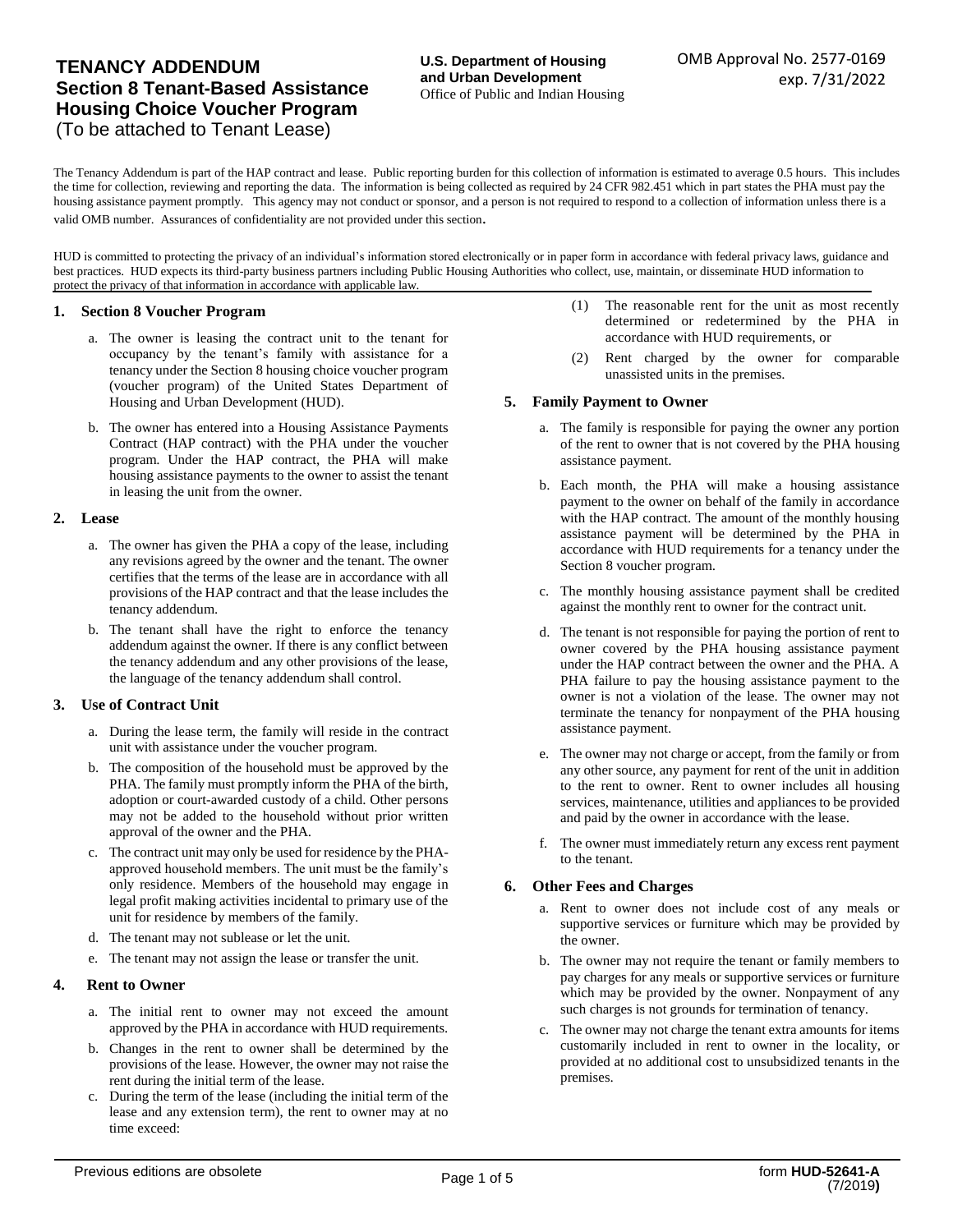# **7. Maintenance, Utilities, and Other Services**

### a. **Maintenance**

- (1) The owner must maintain the unit and premises in accordance with the HQS.
- (2) Maintenance and replacement (including redecoration) must be in accordance with the standard practice for the building concerned as established by the owner.

### b. **Utilities and appliances**

- (1) The owner must provide all utilities needed to comply with the HQS.
- (2) The owner is not responsible for a breach of the HQS caused by the tenant's failure to:
	- (a) Pay for any utilities that are to be paid by the tenant.
	- (b) Provide and maintain any appliances that are to be provided by the tenant.
- c. **Family damage**. The owner is not responsible for a breach of the HQS because of damages beyond normal wear and tear caused by any member of the household or by a guest.
- d. **Housing services**. The owner must provide all housing services as agreed to in the lease.

# **8. Termination of Tenancy by Owner**

- a. **Requirements**. The owner may only terminate the tenancy in accordance with the lease and HUD requirements.
- b. **Grounds**. During the term of the lease (the initial term of the lease or any extension term), the owner may only terminate the tenancy because of:
	- (1) Serious or repeated violation of the lease;
	- (2) Violation of Federal, State, or local law that imposes obligations on the tenant in connection with the occupancy or use of the unit and the premises;
	- (3) Criminal activity or alcohol abuse (as provided in paragraph c); or
	- (4) Other good cause (as provided in paragraph d).

# c. **Criminal activity or alcohol abuse**

- (1) The owner may terminate the tenancy during the term of the lease if any member of the household, a guest or another person under a resident's control commits any of the following types of criminal activity:
	- (a) Any criminal activity that threatens the health or safety of, or the right to peaceful enjoyment of the premises by, other residents (including property management staff residing on the premises);
	- (b) Any criminal activity that threatens the health or safety of, or the right to peaceful enjoyment of their residences by, persons residing in the immediate vicinity of the premises;
	- (c) Any violent criminal activity on or near the premises; or
	- (d) Any drug-related criminal activity on or near the premises.
- (2) The owner may terminate the tenancy during the term of the lease if any member of the household is:
- (a) Fleeing to avoid prosecution, or custody or confinement after conviction, for a crime, or attempt to commit a crime, that is a felony under the laws of the place from which the individual flees, or that, in the case of the State of New Jersey, is a high misdemeanor; or
- (b) Violating a condition of probation or parole under Federal or State law.
- (3) The owner may terminate the tenancy for criminal activity by a household member in accordance with this section if the owner determines that the household member has committed the criminal activity, regardless of whether the household member has been arrested or convicted for such activity.
- (4) The owner may terminate the tenancy during the term of the lease if any member of the household has engaged in abuse of alcohol that threatens the health, safety or right to peaceful enjoyment of the premises by other residents.

#### d. **Other good cause for termination of tenancy**

- (1) During the initial lease term, other good cause for termination of tenancy must be something the family did or failed to do.
- (2) During the initial lease term or during any extension term, other good cause may include:
	- (a) Disturbance of neighbors,
	- (b) Destruction of property, or
	- (c) Living or housekeeping habits that cause damage to the unit or premises.
- (3) After the initial lease term, such good cause may include:
	- (a) The tenant's failure to accept the owner's offer of a new lease or revision;
	- (b) The owner's desire to use the unit for personal or family use or for a purpose other than use as a residential rental unit; or
	- (c) A business or economic reason for termination of the tenancy (such as sale of the property, renovation of the unit, the owner's desire to rent the unit for a higher rent).
- (4) The examples of other good cause in this paragraph do not preempt any State or local laws to the contrary.

### **9. Protections for Victims of Domestic Violence, Dating Violence, Sexual Assault, or Stalking**

- a. **Purpose:** This section incorporates the protections for victims of domestic violence, dating violence, sexual assault, or stalking in accordance with subtitle N of the Violence Against Women Act of 1994, as amended (codified as amended at 42 U.S.C. 14043e et seq.) (VAWA) and implementing regulations at 24 CFR part 5, subpart L.
- b. **Conflict with other Provisions:** In the event of any conflict between this provision and any other provisions included in Part C of the HAP contract, this provision shall prevail.
- c. **Effect on Other Protections**: Nothing in this section shall be construed to supersede any provision of any Federal, State, or local law that provides greater protection than this section for victims of domestic violence, dating violence, sexual assault, or stalking.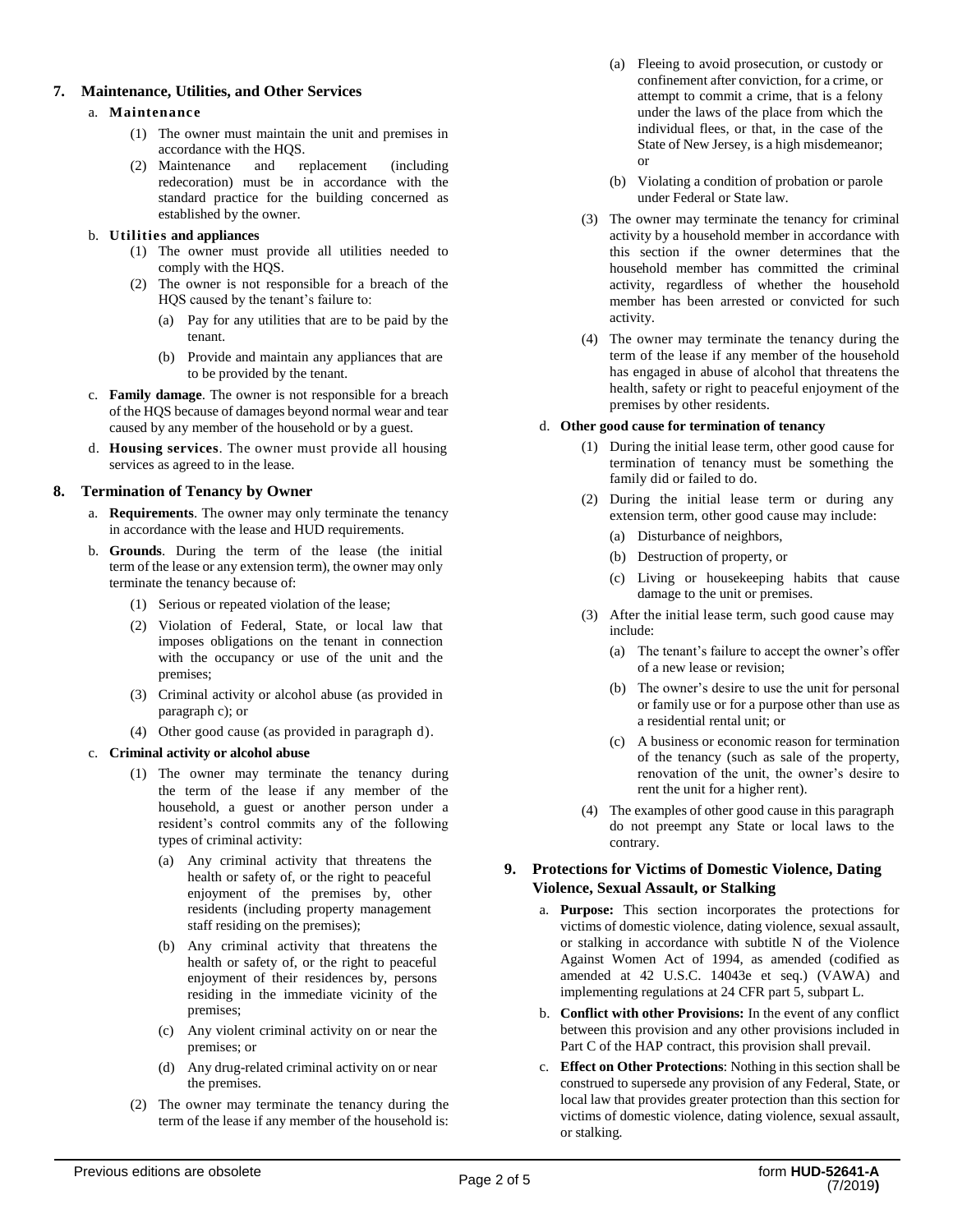- d. **Definition:** As used in this Section, the terms "actual and imminent threat," "affiliated individual", "bifurcate", "dating violence," "domestic violence," "sexual assault," and "stalking" are defined in HUD's regulations at 24 CFR part 5, subpart L. The terms "Household" and "Other Person Under the Tenant's Control" are defined at 24 CFR part 5, subpart A.
- e. **VAWA Notice and Certification Form:** The PHA shall provide the tenant with the "Notice of Occupancy Rights under VAWA and the certification form described under 24 CFR 5.2005(a)(1) and (2).
- f. **Protection for victims of Domestic Violence, Dating Violence, Sexual Assault, or Stalking:**
	- (1) The landlord or the PHA will not deny admission to, deny assistance under, terminate from participation in, or evict the Tenant on the basis of or as a direct result of the fact that the Tenant is or has been a victim of domestic violence, dating violence, sexual assault, or stalking, if the Tenant otherwise qualifies for admission, assistance, participation, or occupancy. 24 CFR 5.2005(b)(1).
	- (2) The tenant shall not be denied tenancy or occupancy rights solely on the basis of criminal activity engaged in by a member of the Tenant's Household or any guest or Other Person Under the Tenant's Control, if the criminal activity is directly related to domestic violence, dating violence, sexual assault, or stalking, and the Tenant or an Affiliated Individual of the Tenant is the victim or the threatened victim of domestic violence, dating violence, sexual assault, or stalking. 24 CFR 5.2005(b)(2).
	- (3) An incident or incidents of actual or threatened domestic violence, dating violence, sexual assault or stalking will not be construed as serious or repeated violations of the lease by the victim or threatened victim of the incident. Nor shall it not be construed as other "good cause" for termination of the lease, tenancy, or occupancy rights of such a victim or threatened victim. 24 CFR  $5.2005(c)(1)$  and  $(c)(2)$ .
- g. **Compliance with Court Orders:** Nothing in this Addendum will limit the authority of the landlord, when notified by a court order, to comply with the court order with respect to the rights of access or control of property (including civil protection orders issued to protect a victim of domestic violence, dating violence, sexual assault, or stalking) or with respect to the distribution or possession of property among members of the Tenant's Household. 24 CFR 5.2005(d)(1).
- h. **Violations Not Premised on Domestic Violence, Dating Violence, Sexual Assault, or Stalking:** Nothing in this section shall be construed to limit any otherwise available authority of the Landlord to evict or the public housing authority to terminate the assistance of a Tenant for any violation not premised on an act of domestic violence, dating violence, sexual assault, or stalking that is in question against the Tenant or an Affiliated Individual of the Tenant. However, the Landlord or the PHA will not subject the tenant, who is or has been a victim of domestic violence, dating violence, sexual assault, or stalking, to a more demanding standard than other tenants in determining whether to evict or terminate assistance. 24 CFR 5.2005(d)(2).

# i. **Actual and Imminent Threats:**

- (1) Nothing in this section will be construed to limit the authority of the Landlord to evict the Tenant if the Landlord can demonstrate that an "actual and imminent threat" to other tenants or those employed at or providing service to the property would be present if the Tenant or lawful occupant is not evicted. In this context, words, gestures, actions, or other indicators will be construed as an actual and imminent threat if they meet the following standards for an actual and imminent threat: "Actual and imminent threat" refers to a physical danger that is real, would occur within an immediate time frame, and could result in death or serious bodily harm. In determining whether an individual would pose an actual and imminent threat, the factors to be considered include: the duration of the risk, the nature and severity of the potential harm, the likelihood that the potential harm will occur, and the length of time before the potential harm would occur. 24 CFR 5.2005(d)(3).
- (2) If an actual and imminent threat is demonstrated, eviction should be used only when there are no other actions that could be taken to reduce or eliminate the threat, including, but not limited to, transferring the victim to a different unit, barring the perpetrator from the property, contacting law enforcement to increase police presence, developing other plans to keep the property safe, or seeking other legal remedies to prevent the perpetrator from acting on a threat. Restrictions predicated on public safety cannot be based on stereotypes, but must be tailored to particularized concerns about individual residents. 24 CFR 5.2005(d)(4).
- j. **Emergency Transfer**: A tenant who is a victim of domestic violence, dating violence, sexual assault, or stalking may request an emergency transfer in accordance with the PHA's emergency transfer plan. 24 CFR 5.2005(e). The PHA's emergency transfer plan must be made available upon request, and incorporate strict confidentiality measures to ensure that the PHA does not disclose a tenant's dwelling unit location to a person who committed or threatened to commit an act of domestic violence, dating violence, sexual assault, or stalking against the tenant;

For transfers in which the tenant would not be considered a new applicant, the PHA must ensure that a request for an emergency transfer receives, at a minimum, any applicable additional priority that is already provided to other types of emergency transfer requests. For transfers in which the tenant would be considered a new applicant, the plan must include policies for assisting a tenant with this transfer.

k. **Bifurcation**: Subject to any lease termination requirements or procedures prescribed by Federal, State, or local law, if any member of the Tenant's Household engages in criminal activity directly relating to domestic violence, dating violence, sexual assault, or stalking, the Landlord may "bifurcate" the Lease, or remove that Household member from the Lease, without regard to whether that Household member is a signatory to the Lease, in order to evict, remove, or terminate the occupancy rights of that Household member without evicting, removing, or otherwise penalizing the victim of the criminal activity who is also a tenant or lawful occupant. Such eviction, removal, termination of occupancy rights, or termination of assistance shall be effected in accordance with the procedures prescribed by Federal, State, and local law for the termination of leases or assistance under the housing choice voucher program. 24 CFR 5.2009(a).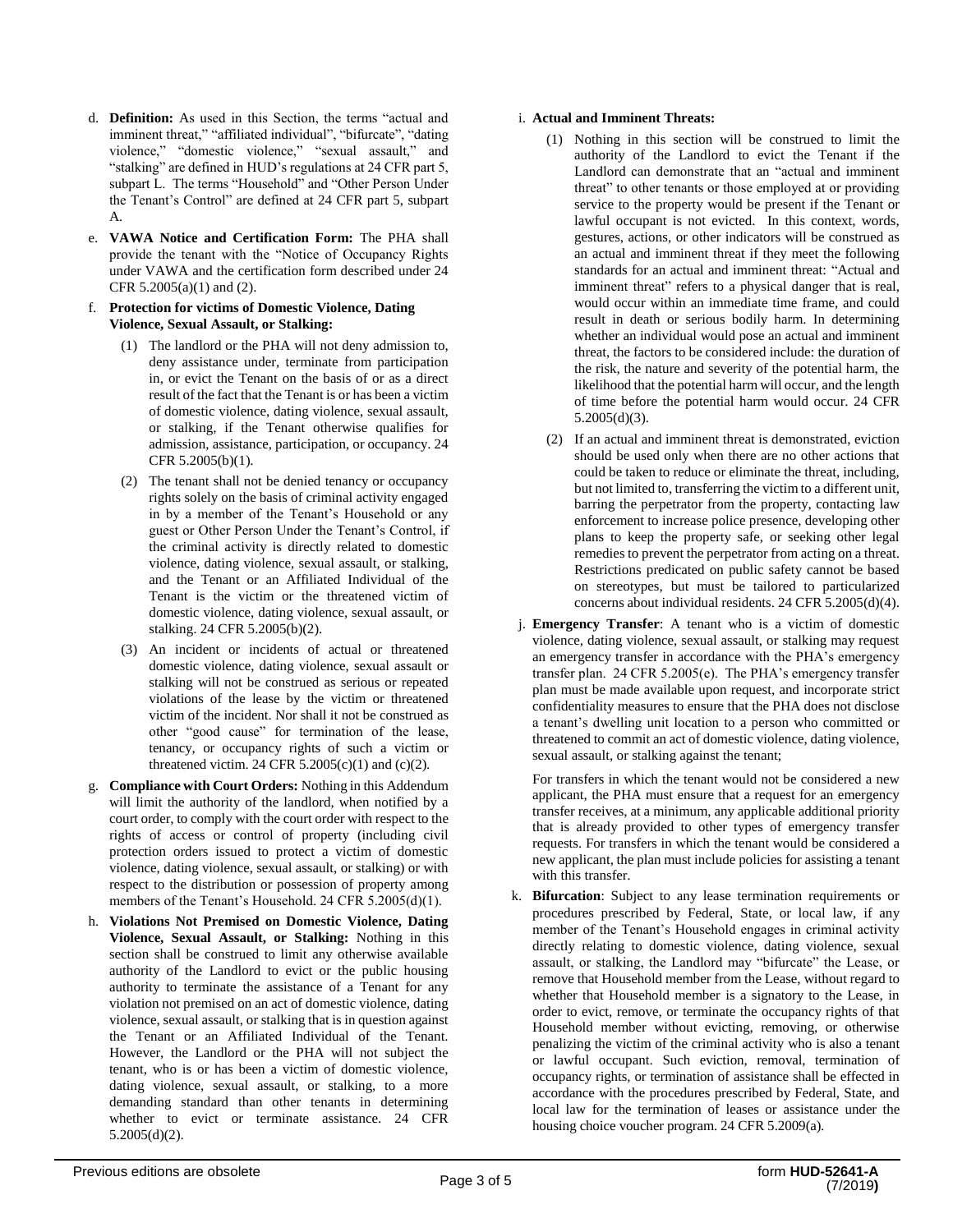If the Landlord bifurcates the Lease to evict, remove, or terminate assistance to a household member, and that household member is the sole tenant eligible to receive assistance, the landlord shall provide any remaining tenants or residents a period of 30 calendar days from the date of bifurcation of the lease to:

- (1) Establish eligibility for the same covered housing program under which the evicted or terminated tenant was the recipient of assistance at the time of bifurcation of the lease;
- (2) Establish eligibility under another covered housing program; or
- (3) Find alternative housing.
- l. **Family Break-up:** If the family break-up results from an occurrence of domestic violence, dating violence, sexual assault, or stalking, the PHA must ensure that the victim retains assistance. 24 CFR 982.315.
- m. **Move with Continued Assistance:** The public housing agency may not terminate assistance to a family or member of the family that moves out of a unit in violation of the lease, with or without prior notification to the public housing agency if such a move occurred to protect the health or safety of a family member who is or has been a victim of domestic violence, dating violence, sexual assault, or stalking; and who reasonably believed they were imminently threatened by harm from further violence if they remained in the dwelling unit, or if any family member has been the victim of sexual assault that occurred on the premises during the 90-calendar-day period preceding the family's request to move.
	- (1) The move is needed to protect the health or safety of the family or family member who is or has been a victim of domestic violence dating violence, sexual assault or stalking; and
	- (2) The family or member of the family reasonably believes that he or she was threatened with imminent harm from further violence if he or she remained in the dwelling unit. However, any family member that has been the victim of a sexual assault that occurred on the premises during the 90 calendar day period preceding the family's move or request to move is not required to believe that he or she was threatened with imminent harm from further violence if he or she remained in the dwelling unit. 24 CFR 982.354.

#### n. **Confidentiality.**

- (1) The Landlord shall maintain in strict confidence any information the Tenant (or someone acting on behalf of the Tenant) submits to the Landlord concerning incidents of domestic violence, dating violence, sexual assault or stalking, including the fact that the tenant is a victim of domestic violence, dating violence, sexual assault, or stalking.
- (2) The Landlord shall not allow any individual administering assistance on its behalf, or any persons within its employ, to have access to confidential information unless explicitly authorized by the Landlord for reasons that specifically call for these individuals to have access to the information pursuant to applicable Federal, State, or local law.
- (3) The Landlord shall not enter confidential information into any shared database or disclose such information to any other entity or individual, except to the extent that the disclosure is requested or consented to in writing by the individual in a time-limited release; required for use in an eviction proceeding; or is required by applicable law.

# **10. Eviction by court action**

The owner may only evict the tenant by a court action.

# **11. Owner notice of grounds**

- a. At or before the beginning of a court action to evict the tenant, the owner must give the tenant a notice that specifies the grounds for termination of tenancy. The notice may be included in or combined with any owner eviction notice.
- b. The owner must give the PHA a copy of any owner eviction notice at the same time the owner notifies the tenant.
- c. Eviction notice means a notice to vacate, or a complaint or other initial pleading used to begin an eviction action under State or local law.

### **12. Lease: Relation to HAP Contract**

If the HAP contract terminates for any reason, the lease terminates automatically.

### **13. PHA Termination of Assistance**

The PHA may terminate program assistance for the family for any grounds authorized in accordance with HUD requirements. If the PHA terminates program assistance for the family, the lease terminates automatically.

### **14. Family Move Out**

The tenant must notify the PHA and the owner before the family moves out of the unit.

### **15. Security Deposit**

- a. The owner may collect a security deposit from the tenant. (However, the PHA may prohibit the owner from collecting a security deposit in excess of private market practice, or in excess of amounts charged by the owner to unassisted tenants. Any such PHA-required restriction must be specified in the HAP contract.)
- b. When the family moves out of the contract unit, the owner, subject to State and local law, may use the security deposit, including any interest on the deposit, as reimbursement for any unpaid rent payable by the tenant, any damages to the unit or any other amounts that the tenant owes under the lease.
- c. The owner must give the tenant a list of all items charged against the security deposit, and the amount of each item. After deducting the amount, if any, used to reimburse the owner, the owner must promptly refund the full amount of the unused balance to the tenant.
- d. If the security deposit is not sufficient to cover amounts the tenant owes under the lease, the owner may collect the balance from the tenant.

# **16. Prohibition of Discrimination**

In accordance with applicable equal opportunity statutes, Executive Orders, and regulations, the owner must not discriminate against any person because of race, color, religion, sex, national origin, age, familial status or disability in connection with the lease. Eligibility for HUD's programs must be made without regard to actual or perceived sexual orientation, gender identity, or marital status.

# **17. Conflict with Other Provisions of Leas**e

- a. The terms of the tenancy addendum are prescribed by HUD in accordance with Federal law and regulation, as a condition for Federal assistance to the tenant and tenant's family under the Section 8 voucher program.
- b. In case of any conflict between the provisions of the tenancy addendum as required by HUD, and any other provisions of the lease or any other agreement between the owner and the tenant, the requirements of the HUD-required tenancy addendum shall control.